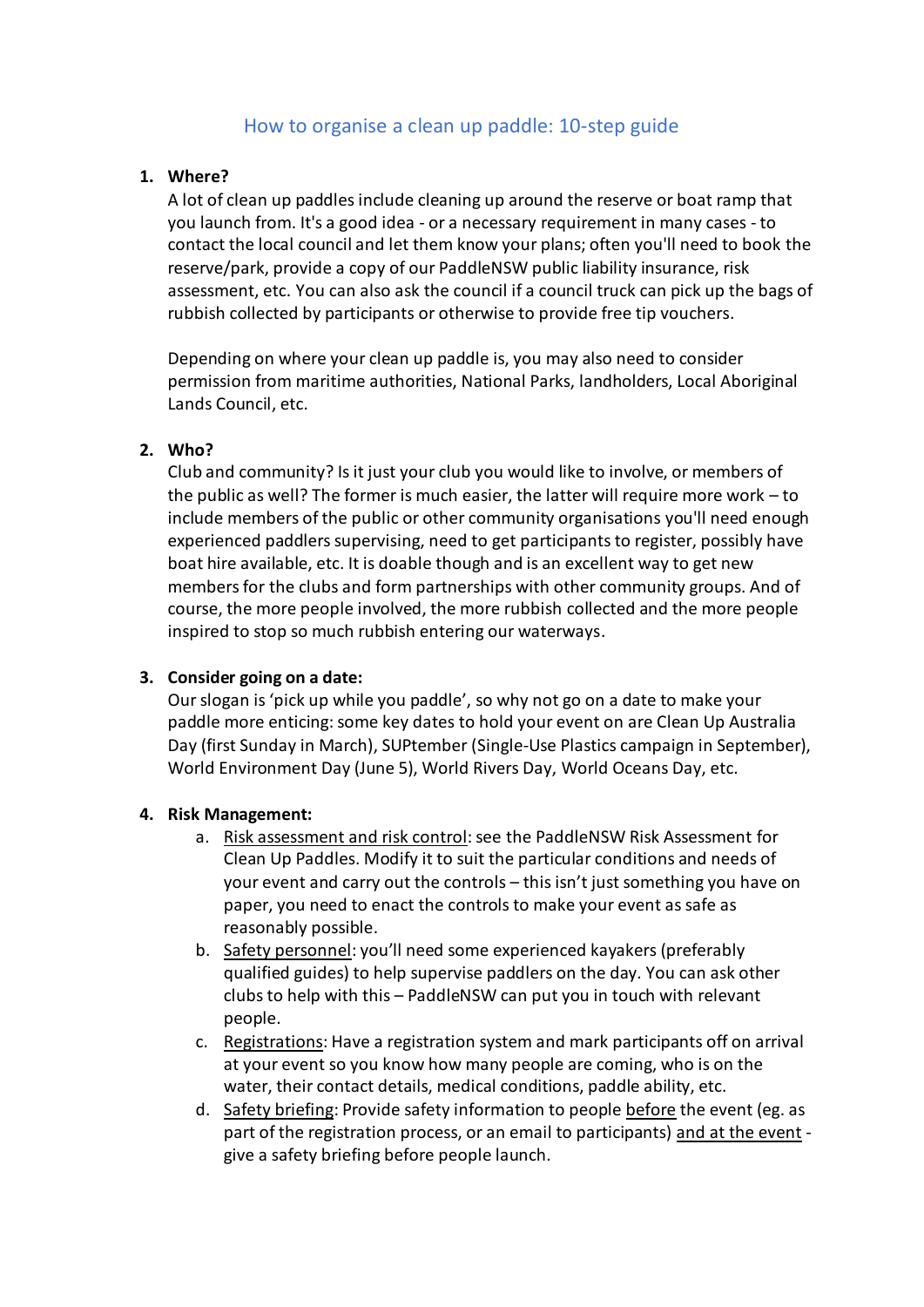#### **5. Registrations:**

The Event Coordinator at PaddleNSW can help set up the rego for your event. Consider what info you need to know about participants – paddle ability/experience, do they have their own boat or need to hire/borrow one, relevant medical conditions, emergency contact details (who they would like you to contact if they end up in hospital etc), covid questions, etc. For non PaddleNSW members, include PaddleNSW Single Event Membership in the registration – this provides them with personal accident insurance (note: this insurance is limited in scope and participants may want to have their own private health insurance as well).

# **6. Promoting your event:**

Promote your event before AND after (promoting the achievements of the event afterward helps inspire future attendance, and builds a sense of community for those who were there when they can see the collective effort and achievement). Obviously promote your event to your own club members, community Facebook pages etc plus PadldleNSW can help promote it. If you register your event with Clean Up Australia Day, let PaddleNSW know and we will get it added to our Clean Up Australia Day hub page – an interactive map on the CUA Day webpage where anyone can look up all the clean up paddles and their details in Australia (see [www.cleanupaustraliaday.org.au/paddle\)](http://www.cleanupaustraliaday.org.au/paddle).

Its best to seek **permission to use photos of people** – just depends how formal you want to go with this. At small events, usually a mention of it in the briefing on the day of the event is enough ("eg. let us know if you don't want to be in any photos for media"), but for larger events you may want to include a tick-box in your registration process. It doesn't hurt to be cautious. Do not take photos of kids without the permission of their parent/s, explain to the parent where you may use the photo and ask if this is ok. If in doubt, don't do it. Regardless of permission, don't take photos of kids in swimwear, or with tops off etc – kids need to be fully clothed in photos, have an appropriate posture etc.

# **7. Sustainable, respectful events:**

- a. First Nations: Include an Acknowledgement of Country (or Welcome to Country if you can arrange this with an Indigenous person of the local Country).
- b. Environment: Avoid as many single-use plastics at your event as you can, have recycling bins / bags. Only use caterers who have compostable takeaway containers / coffee cups etc.
- c. Participants: Be respectful to participants by providing communication in the lead up to the event and on the day around what to expect, what to bring, etc. Have someone designated to answer enquiries pre event (online enquiries) and at the event.
- d. Volunteers: work out before the event how you are going to thank your volunteers on the day or afterwards.
- **8. Clean up kits:**